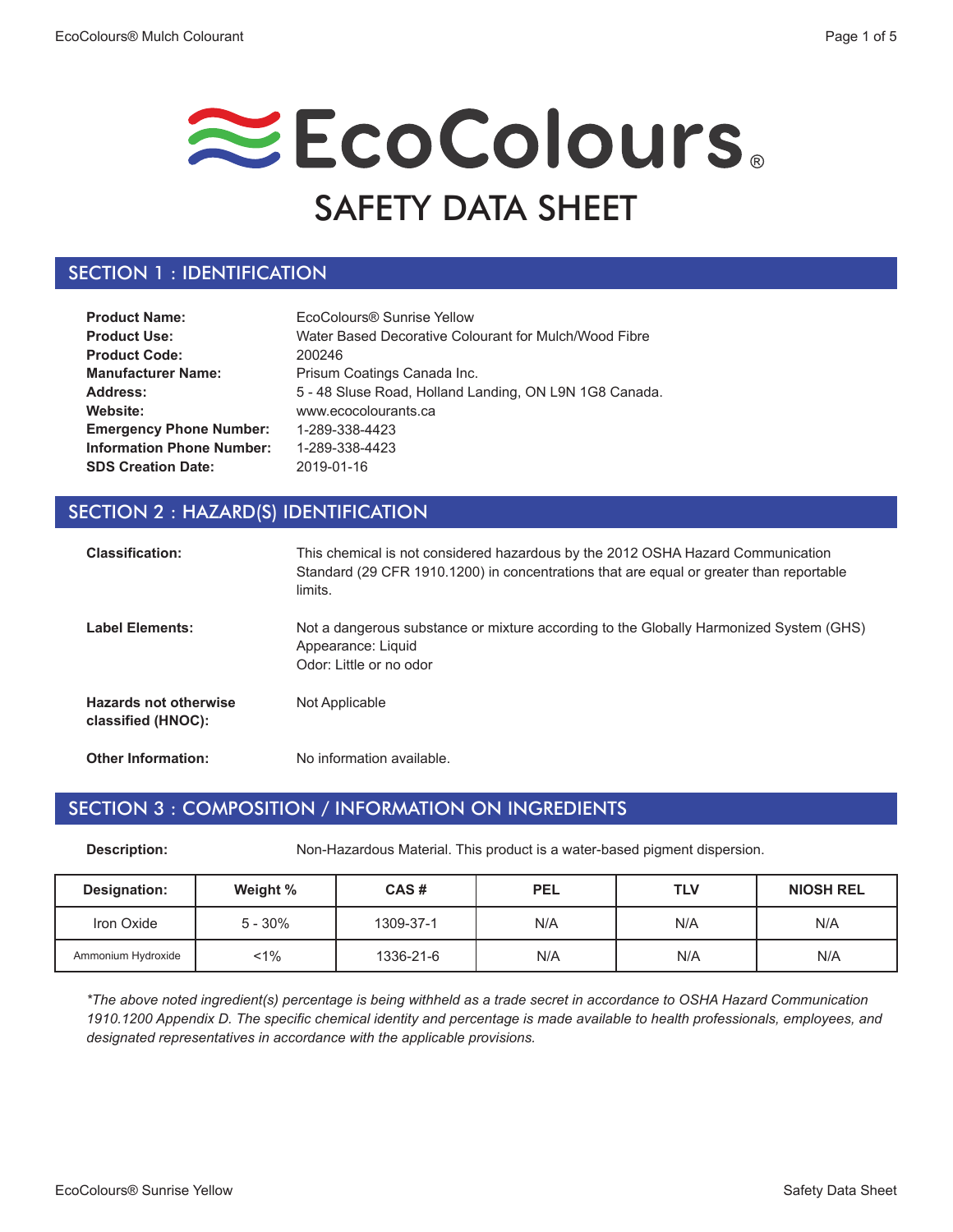# SECTION 4 : FIRST AID MEASURES

| <b>General Advice:</b>     | No hazards which require special first aid measures.                                                                                 |
|----------------------------|--------------------------------------------------------------------------------------------------------------------------------------|
| <b>Eve Contact:</b>        | Immediately flush eyes with plenty of water for at least 15 minutes. If irritation develops,<br>consult a physician.                 |
| <b>Skin Contact:</b>       | Flush contaminated skin with plenty of water. Consult a physician if irritation develops.                                            |
| Inhalation:                | Move exposed person to fresh air. If irritation persists, get medical attention promptly.                                            |
| Ingestion:                 | Do not induce vomiting. If victim is conscious, rinse mouth and give plenty of water to drink.<br>Get medical attention immediately. |
| <b>Notes To Physician:</b> | Treat symtomatically (decontamination, vital functions).                                                                             |

# SECTION 5 : FIRE-FIGHTING MEASURES

| <b>Suitable Extinguishing</b><br>Media:                                                             | Water spray, dry powder, foam, carbon dioxide. Use extinguishing measures that are appropri-<br>ate to local circumstances and the surrounding environment. |  |  |
|-----------------------------------------------------------------------------------------------------|-------------------------------------------------------------------------------------------------------------------------------------------------------------|--|--|
| <b>Protective Equipment And</b><br><b>Precautions For Firefighters:</b>                             | As in any fire, wear self-contained breathing apparatus pressure-demand, MSHA/NIOSH<br>(approved or equivalent) and full protective gear.                   |  |  |
| <b>Specific Hazards Arising</b><br><b>From The Chemical:</b>                                        | Closed containers may rupture if exposed to fire or extreme heat.                                                                                           |  |  |
| <b>Sensitivity To Mechanical</b><br>Impact:                                                         | <b>No</b>                                                                                                                                                   |  |  |
| <b>Sensitivity To Static</b><br>Discharge:                                                          | <b>No</b>                                                                                                                                                   |  |  |
| <b>Flash Point Data</b>                                                                             |                                                                                                                                                             |  |  |
| Flash Point (°F):                                                                                   | Not applicable                                                                                                                                              |  |  |
| Flash Point (°C):                                                                                   | Not applicable                                                                                                                                              |  |  |
| <b>Flash Point Method:</b>                                                                          | Not applicable                                                                                                                                              |  |  |
| <b>Flammability Limits In Air</b>                                                                   |                                                                                                                                                             |  |  |
| <b>Lower Explosion Limit:</b>                                                                       | Not applicable                                                                                                                                              |  |  |
| <b>Upper Explosion Limit:</b>                                                                       | Not applicable                                                                                                                                              |  |  |
| Health: 1<br><b>NFPA</b>                                                                            | Flammability: 0<br><b>Instability: 0</b><br><b>Special: Not applicable</b>                                                                                  |  |  |
| <b>NFPA Legend</b><br>0 - Not Hazardous<br>1 - Slightly<br>2 - Moderate<br>$3 - High$<br>4 - Severe |                                                                                                                                                             |  |  |

The ratings assigned are only suggested ratings, the contractor/employer has ultimate responsibilities for NFPA ratings where this system is used.

Additional information regarding the NFPA rating system is available from the National Fire Protection Agency (NFPA) at www.nfpa.org.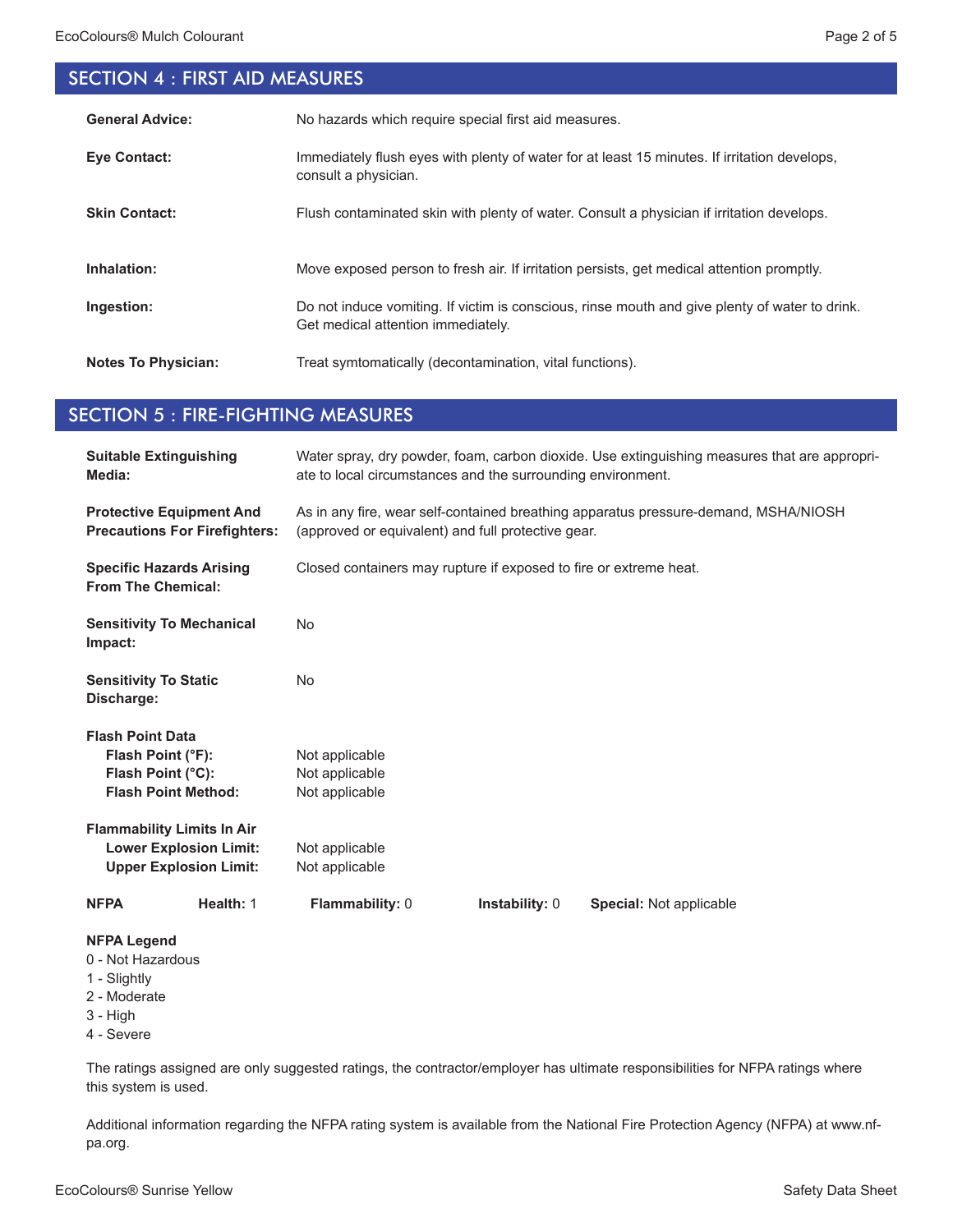May be slippery when wet. Use caution during cleanup, use personal protective clothing, avoid contact with skin, eyes and clothing. Squeegee or broom spilled material and dispose in accordance with all local, provincial/state and federal regulations. Spills may be absorbed by an absorbent material (e.g. sand, sawdust, general-purpose binder, kieselguhr) and dispose as solid waste according to your local, provincial/state and federal regulations. Clean up spills immediately observing precautions in the protective equipment section. Place into a suitable container for disposal. Provide ventilation. After removal, flush spill area with soap and water to remove trace residue.

**Larger spills:** Dike spillage. Pump off product.

**Environmental precautions:** Do not discharge into the subsoil/soil. Do not discharge into drains/surface waters/groundwater.

#### SECTION 7 : HANDLING AND STORAGE

| Handling:                                 | Use with adequate ventilation. Avoid breathing vapor and contact with eyes, skin and clothing.                                                                                                                                                                    |
|-------------------------------------------|-------------------------------------------------------------------------------------------------------------------------------------------------------------------------------------------------------------------------------------------------------------------|
| Storage:                                  | Store in a cool, dry, well ventilated area away from sources of heat, combustible materials,<br>and incompatible substances. Keep container tightly closed when not in use. Do not freeze.<br>Keep out of direct sunlight. Segregate from foods and animal feeds. |
| Protection against fire and<br>explosion: | No special precautions necessary. The substance/product in non-combustible. Product is not<br>explosive.                                                                                                                                                          |
| <b>Hygiene Practices:</b>                 | Wash thoroughly after handling. Avoid contact with eyes and skin.                                                                                                                                                                                                 |

# SECTION 8 : EXPOSURE CONTROLS / PERSONAL PROTECTION

| <b>Components with</b><br>occupational exposure<br>limits: | Iron oxide:<br>OSHA PEL - PEL 10mg/m3 fimes/smoke ; TWA value 10 mg/m3 fumes smoke;<br>ACGIH TLV - TWA value 5 mg/m3 Respirable fraction;                                                                                                                                                                                                                                                                                                                                                                                                            |
|------------------------------------------------------------|------------------------------------------------------------------------------------------------------------------------------------------------------------------------------------------------------------------------------------------------------------------------------------------------------------------------------------------------------------------------------------------------------------------------------------------------------------------------------------------------------------------------------------------------------|
| <b>Engineering Measures:</b>                               | Whenever possible engineering controls should be used to minimize the need for personal<br>protective equipment. Ensure adequate ventilation, especially in confined areas.                                                                                                                                                                                                                                                                                                                                                                          |
| <b>Protective Equipment</b><br><b>Eye/Face Protection:</b> | Safety glasses with side-shields. Tightly fitting safety goggles (chemical goggles). Wear face<br>shield if splashing hazard exists.                                                                                                                                                                                                                                                                                                                                                                                                                 |
| <b>Skin Protection:</b>                                    | Protective gloves and impervious clothing or chemical protection suit.                                                                                                                                                                                                                                                                                                                                                                                                                                                                               |
| <b>Respiratory Protection:</b>                             | In case of insufficient ventilation wear suitable respiratory equipment. Wear NIOSH certified<br>(or equivalent) TC23C Chemical/Mechanical type filter system to remove a combination of<br>particles, gas and vapours. For situations where airborne concentrations may exceed the level<br>for which an air purifying respirator is effective, or where the levels are unknown or Immediate-<br>ly Dangerous to Life or Health (IDLH), use NIOSH-certified full facepiece pressure demand<br>supplied-air respirator (SAR) with escape provisions. |
| <b>Hygiene Measures:</b>                                   | Avoid contact with skin, eyes and clothing. Remove and wash contaminated clothing before<br>re-use. Wash thoroughly after handling.                                                                                                                                                                                                                                                                                                                                                                                                                  |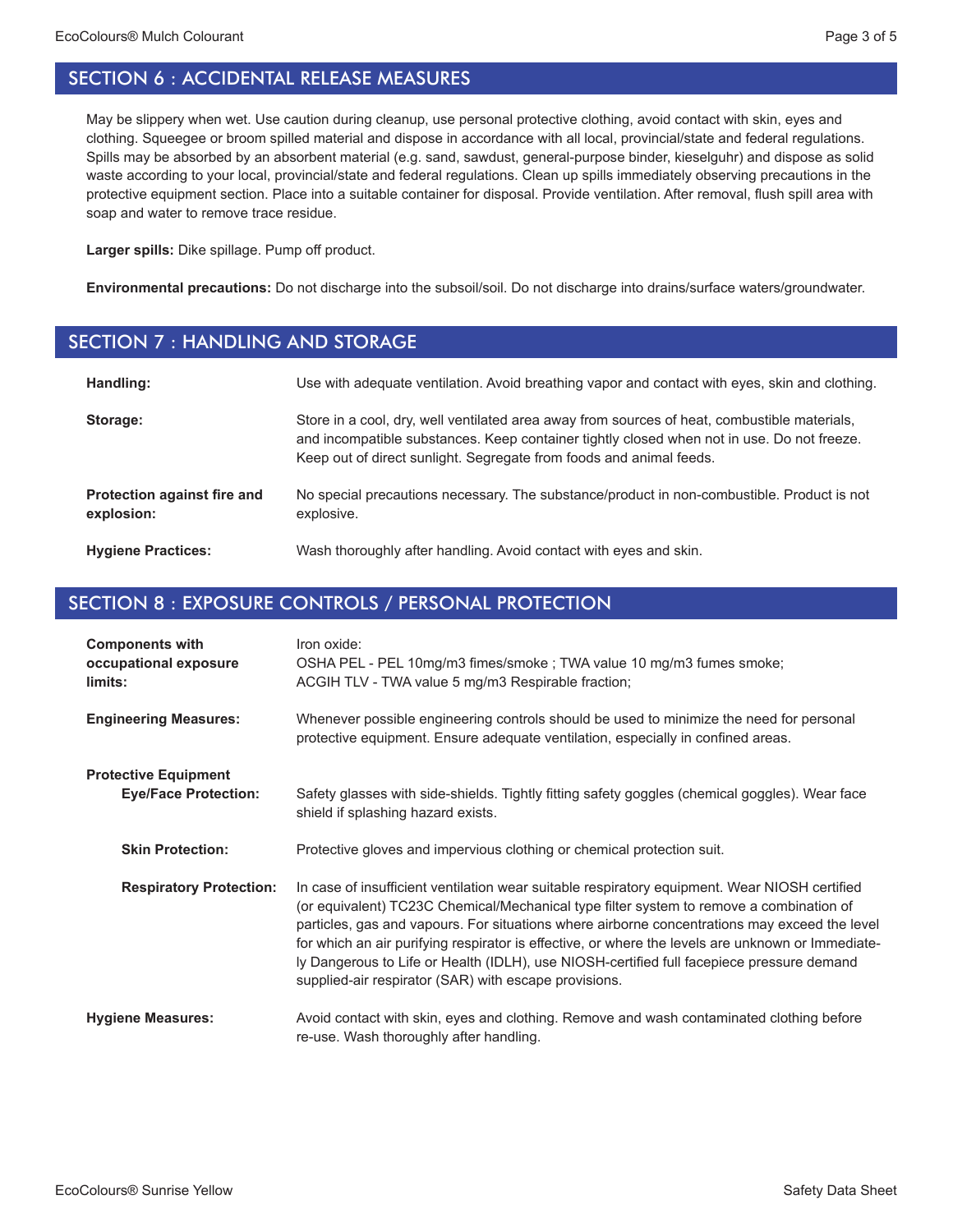# SECTION 9 : PHYSICAL AND CHEMICAL PROPERTIES

| Appearance:                       | Viscous liquid                                                                               |
|-----------------------------------|----------------------------------------------------------------------------------------------|
| Odor:                             | Mild, Ammonia-like                                                                           |
| <b>Odor Threshold:</b>            | Not applicable.                                                                              |
| Colour:                           | Yellow                                                                                       |
| <b>Boiling Point:</b>             | Approx 100°                                                                                  |
| <b>Melting Point:</b>             | Not applicable                                                                               |
| Density:                          | Approx 1.80 g/cm3 (approx 20°C)                                                              |
| Solubility:                       | Not applicable                                                                               |
| <b>Vapor Density:</b>             | Not applicable                                                                               |
| <b>Vapor Pressure:</b>            | Approx 23 hPa (approx 20°C) infomation applies to solvent                                    |
| <b>Evaporation Rate:</b>          | Not applicable                                                                               |
| pH:                               | approx 8 - 10 (undiluted)                                                                    |
| <b>Viscosity:</b>                 | <b>78 KU</b>                                                                                 |
| <b>Flammability:</b>              | No indication of flammability (based on chemical structure)                                  |
| <b>Flash Point:</b>               | Not applicable                                                                               |
| <b>Freezing Point:</b>            | $32^{\circ}$ F / 0 $^{\circ}$ C                                                              |
| Partition coefficient: n-octa-    |                                                                                              |
| nol/water;                        | Not applicable                                                                               |
| <b>Auto-ignition temperature:</b> | Based on the water content the product does not ignite                                       |
| <b>Decomposition temperature:</b> | No information available                                                                     |
| Initial boiling point and         |                                                                                              |
| boiling range:                    | Not applicable                                                                               |
| Upper/lower flammability or       | As a result of our experience with this product and our knowledge we do not expect any       |
| explosive limits:                 | hazard as long as the product is used aappropriately and in accordance with the intended use |
|                                   |                                                                                              |

# SECTION 10 : STABILITY AND REACTIVITY

| <b>Chemical Stability:</b>       | Stable under normal temperatures and pressures.                                            |
|----------------------------------|--------------------------------------------------------------------------------------------|
| <b>Hazardous Polymerization:</b> | Not reported.                                                                              |
| <b>Conditions to Avoid:</b>      | Heat, flames, incompatible materials, freezing - see SDS Section 7 - Handling and Storage. |
| Incompatible Materials:          | Strong oxidizing agents. Strong acids and bases.                                           |

#### SECTION 11 : TOXICOLOGICAL INFORMATION

Inhalation. Skin. Eyes. **Route of Entry:**

No hazardous materials present. This product does not contain any ingredient designated by IARC, NTP, ACGIH, WHMIS, EC or OSHA, as probable or suspected human carcinogens. **Toxicological:**

> As with all materials for which test data is limited or does not exist, caution must be exercised through the prudent use of protective equipment and handling procedures to minimize exposure.

# SECTION 12 : ECOLOGICAL INFORMATION

| <b>Ecotoxicity:</b> | No ecological testing has been performed on this product. No ecotoxicity data was found for<br>the product.      |
|---------------------|------------------------------------------------------------------------------------------------------------------|
| Environmental:      | Dispose of contents and container properly. Do not dump. Contents will cause discoloration to<br>soil and water. |